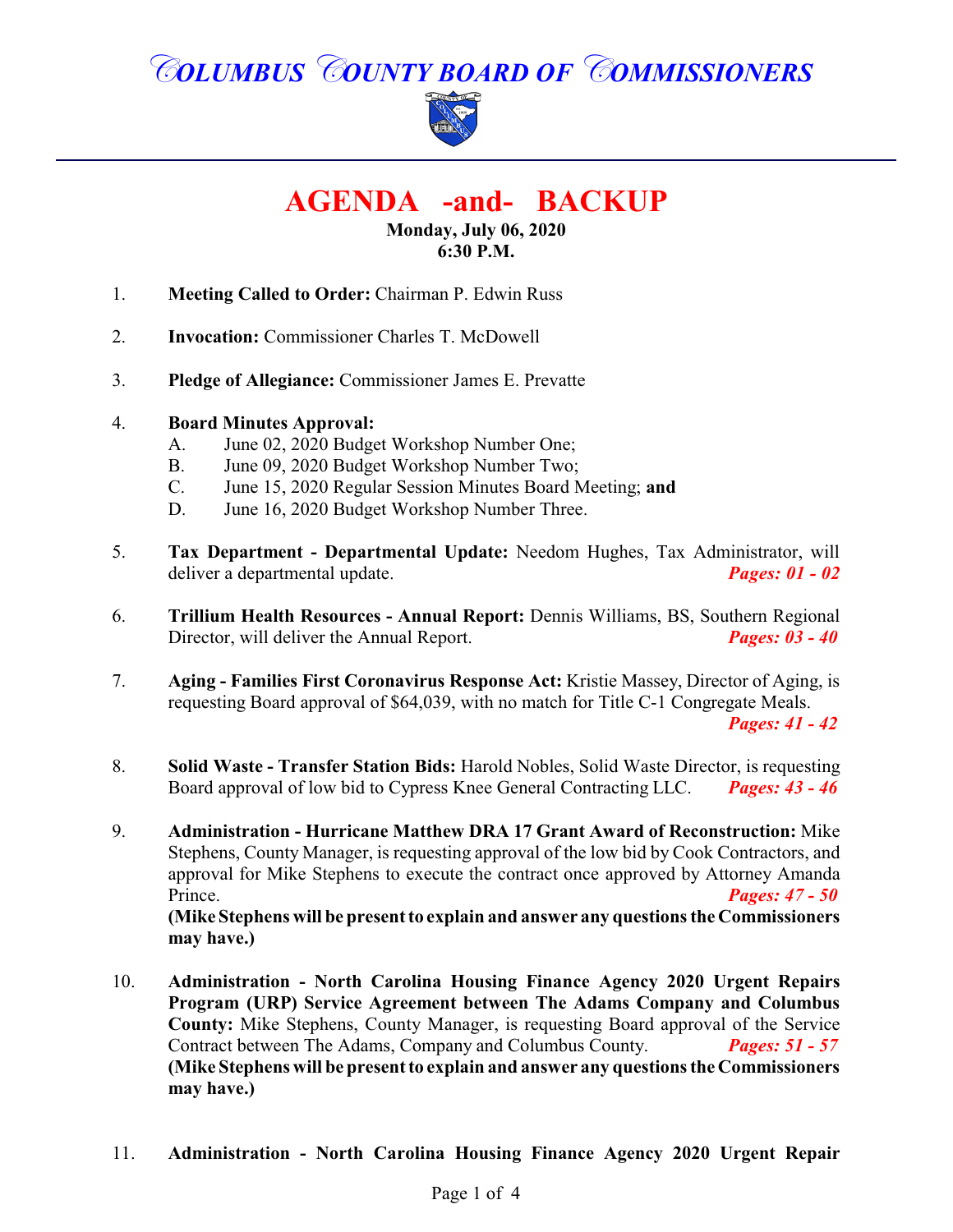**Program (URP):** Mike Stephens, County Manager, is requesting Board approval of the following URP20 Program Requirements: *Pages: 59 - 74*

- A. Assistance Policy;
- B. Procurement and Disbursement Policy;
- C. Conflict of Interest Statement;
- D. Delegation Resolution; **and**
- E. Grant Project Ordinance.

**(Mike Stephens will be present to explain and answer any questions the Commissioners may have.)**

- 12. **Administration 2019 CDBG Neighborhood Revitalization (CDBG-NR) Project Grant** #18-C-3058: Mike Stephens, County Manager, is requesting Board approval of the following documents for Project Grant #18-C-3058: *Pages: 75 - 93*
	- A. Program Policies;
	- B. Code of Conduct;
	- C. Grant Project Ordinance;
	- D. Optional Coverage Relocation Plan;
	- E. Section 3; **and**
	- F. Fair Housing Plan.

**(Mike Stephens will be present to explain and answer any questions the Commissioners may have.)**

- 13. **NCACC Voting Delegate for the NCACC 113th Annual Conference Business Session:** Alissa Cobb, NCACC, is requesting the designation of a voting delegate during the virtual Business Session. *Pages: 95 - 96*
- 14. **Ordinance Land Use Regulation Ordinance:** Commissioner RickyBullard is requesting to modify this Ordinance to redact "Intensive Livestock Farming" as a Regulation use.

*Page: 97*

**(Commissioner Ricky Bullard will be present to explain and answer any questions the Commissioners may have.)**

15. **Appointments / Re-Appointments / Replacements to Boards, Commissions and Authorities:** June B. Hall, Clerk to the Board, is requesting appointments/reappointments/replacements be made. *Page: 99* 

**(June B. Hall will be present to explain and answer any questions the Commissioners may have.)**

| <b>COMMITTEE</b>                                                      | ZONE/<br>EB | PERSON(S)                               | <b>EXPIR.</b><br><b>DATE</b> |
|-----------------------------------------------------------------------|-------------|-----------------------------------------|------------------------------|
| Economic Development Commission Board of<br><b>Directors</b>          |             | R.C. Soles, Jr.                         | 06/30/2020                   |
| Housing Advisory Committee                                            | Ш           | <b>Richard Peacock</b><br>David Solomon | 06/30/2020<br>06/30/2020     |
| <b>Industrial Facilities Pollution Control Financing</b><br>Authority | EB          | Carl Meares, Jr.                        | 06/30/2018?<br>??            |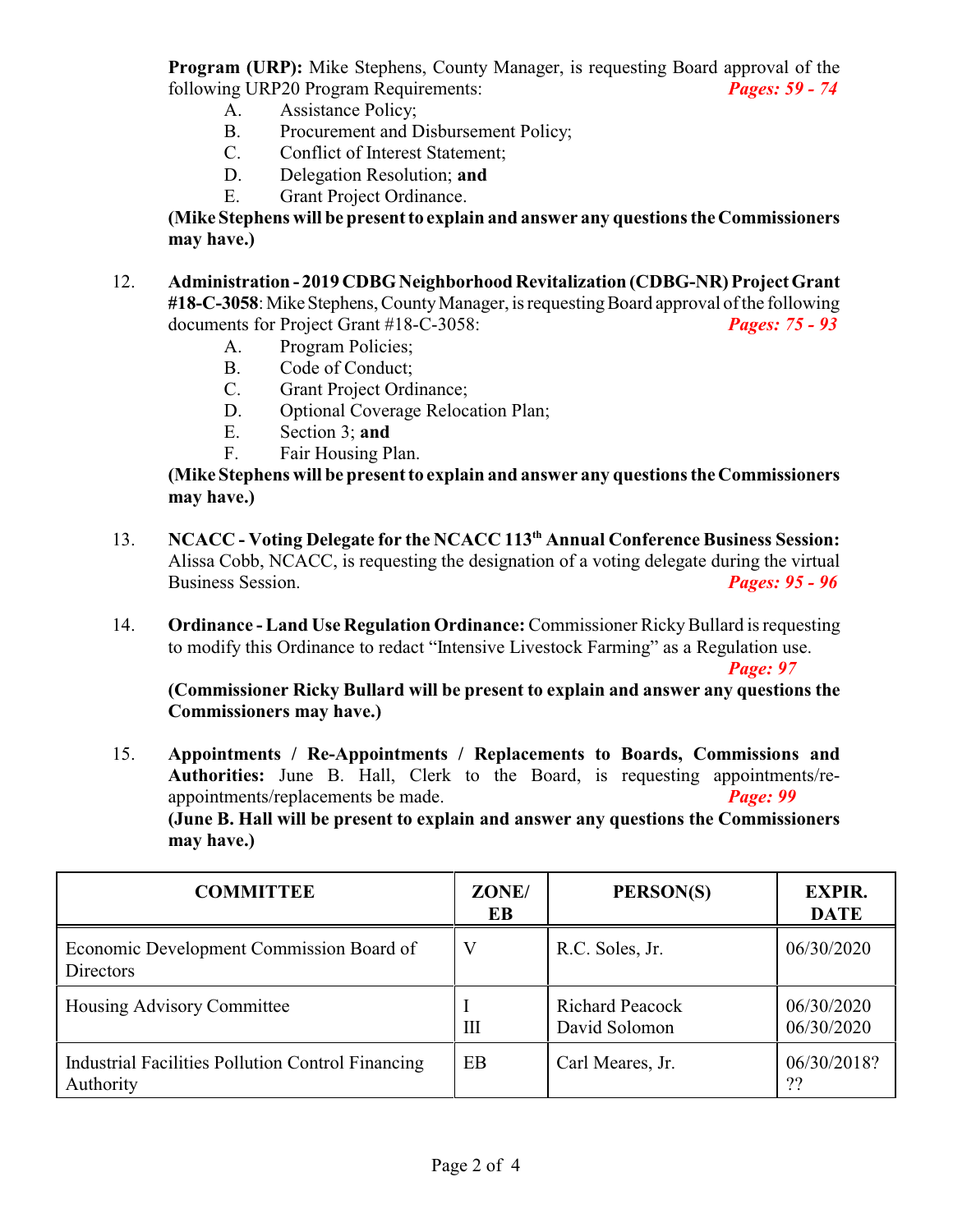| <b>COMMITTEE</b>                                                   | ZONE/<br>EB                                              | PERSON(S)                                                                                                                                                                        | <b>EXPIR.</b><br><b>DATE</b>                                                                                 |
|--------------------------------------------------------------------|----------------------------------------------------------|----------------------------------------------------------------------------------------------------------------------------------------------------------------------------------|--------------------------------------------------------------------------------------------------------------|
| <b>Community Advisory Committee</b><br>(Joint and/or Nursing Home) | EB<br>EB<br>EB<br>EB<br>EB<br>EB<br>EB<br>EB<br>EB<br>EB | <b>Karen Dawsey</b><br>Robert Adams<br>Zelma Biddle<br>Linda Young<br>Deborah Spivey<br>Michael J. Creen<br>Joleen Fowler Lewis<br>Peggy Gerald<br>Anita Adams<br>Millie Freeman | 04/04/2020<br>07/16/2020<br>04/02/2019<br>07/16/2019<br>06/03/2020<br>06/03/2020<br>06/03/2020<br>06/03/2020 |
| Southeastern Economic Development<br>Commission                    | $\mathbf{I}$                                             | <b>Ricky James Benton</b>                                                                                                                                                        | 04/01/2020                                                                                                   |
| Water and Sewer Advisory Commission                                | $\mathbf{I}$<br>Ш                                        | Thaddus Williams<br>Chris Smith<br>Margaret Gordon                                                                                                                               | 06/02/2020<br>06/02/2020<br>06/02/2020                                                                       |

### **RECESSREGULAR SESSION and enter into COLUMBUS COUNTYWATERand SEWER DISTRICTS I, II, III, IV and V BOARD MEETING**

#### 16. **Columbus County Water and Sewer Districts I, II, III, IV and V Board Meeting Minutes:**

June 15, 2020 Columbus County Water and Sewer Districts I, II, III, IV and V Board Meeting **(5 Sets)**

17. **Columbus County Water and Sewer Districts I, II, III, IV and V - Discussion of \$5.00 Charge for Payment of Monthly Bill:** Commissioner Ricky Bullard would like to hold a discussion of the \$5.00 charge to customers to call the Public Utilities Office for payment of bill. *Page: 101*

**(Commissioner Ricky Bullard will be present to explain and answer any questions the Commissioners may have.)**

18. **Columbus County Water and Sewer Districts I, II, III, IV and V - Generator Additions and SCADA Modifications:** Harold Nobles, Public Utilities Director, is requesting Board approval of the low bid from M&W Electric for the generator additions, and approval of the quote for SCADA modifications from Interstate Utility Sales, Incorporated.

*Pages:103-113*